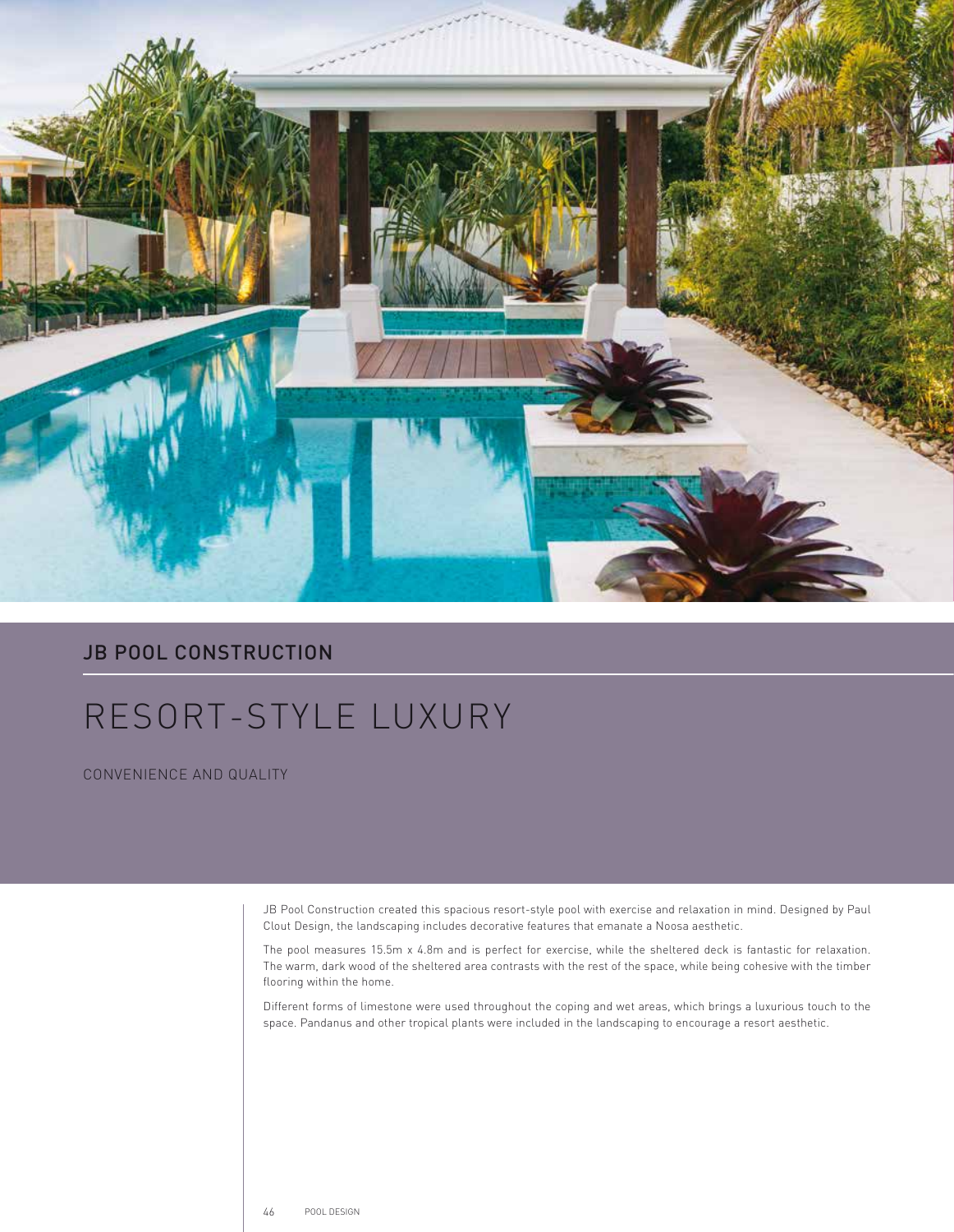

The reinforced-concrete pool is fully tiled with a custom mosaic blend, which creates a beautiful effect. The six Atom-Series multicoloured pool lights from Spa Electrics ensure the area can be used at any time, while illuminating the charming hue of the tiling.

Purposefully built on the north-east side of the home, the pool becomes the centrepiece of the outdoor space. The frameless glass fencing and positioning of the pool allow its beauty to be admired from multiple areas in the home.

To protect the solid timber flooring within the home, JB Pool Constructions laid extensive water-proof protection prior to tiling. The inclusion of a Tristar off-peak pump from Hayward Pool Products (Australia) Pty Ltd and a PureSilk water-management system reassures the client that their pool water will remain pristine.